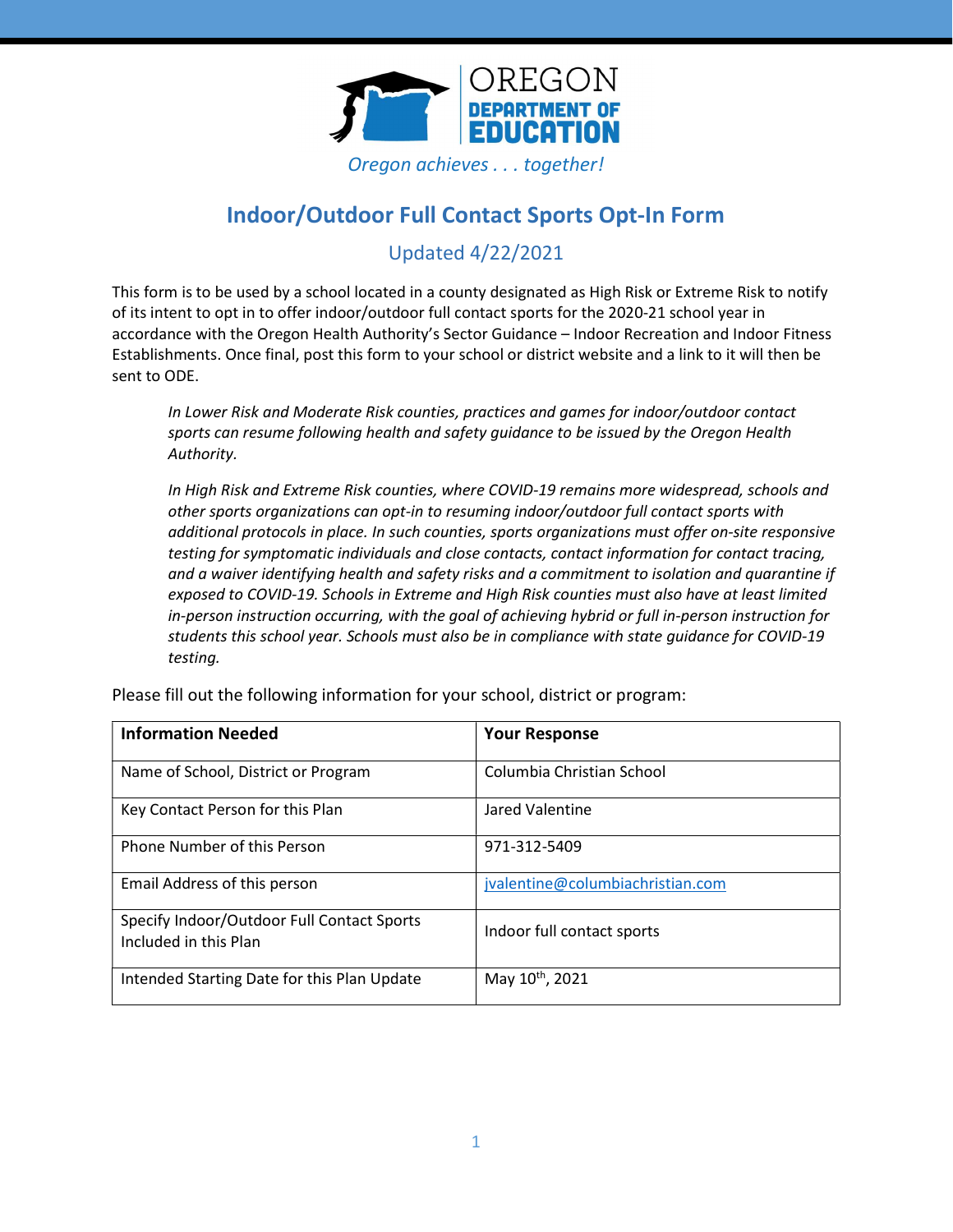# School Instructional Model

#### OHA Requirements

- The school must Offer, at a minimum, Comprehensive Distance Learning with Limited In-Person Instruction (LIPI), with the goal of implementing Hybrid or full On-Site Instructional Models for students before the end of the 2020-21 school year.
- Detail your school's current instructional model and note the date it began.

### Plan Details for School Instructional Model

Please enter the details of your plan that correspond to the requirements listed above:

Columbia is currently offering hybrid instruction. We began offering this model on February  $1<sup>st</sup>$ , 2021

# On-Site Testing for Symptomatic Individuals and Close Contacts

### OHA Requirements

- The school must offer on-site responsive testing for symptomatic individuals and those with known exposures to individuals with COVID-19. This applies to athletes and support staff and volunteers. Schools must also be in compliance with state guidance for COVID-19 testing.
- Detail your school's specific plans to meet this requirement.
- Please review COVID-19 Testing in Oregon's K-12 Schools for additional information.

### Plan Details for On-Site Testing for Symptomatic Individuals and Close Contacts

Please enter the details of your plan that correspond to the requirements listed above:

- Columbia Christian will offer on-site responsive testing for students and staff who are symptomatic or are identified as a close contact to a confirmed case of COVID-19.
- MultipleTesting Administrators will be trained through Abbot BinaxNOW point-of-care antigen training to provide on-site testing during school hours.
- Testing and reporting will be overseen by the Campus Health Coordinator.
- Students must have a parent consent form on file with the school office before being offered testing.
- All testing will be performed in compliance with Abbot, OHA and ODE regulations.

## Contact Information for Contact Tracing

#### OHA Requirements